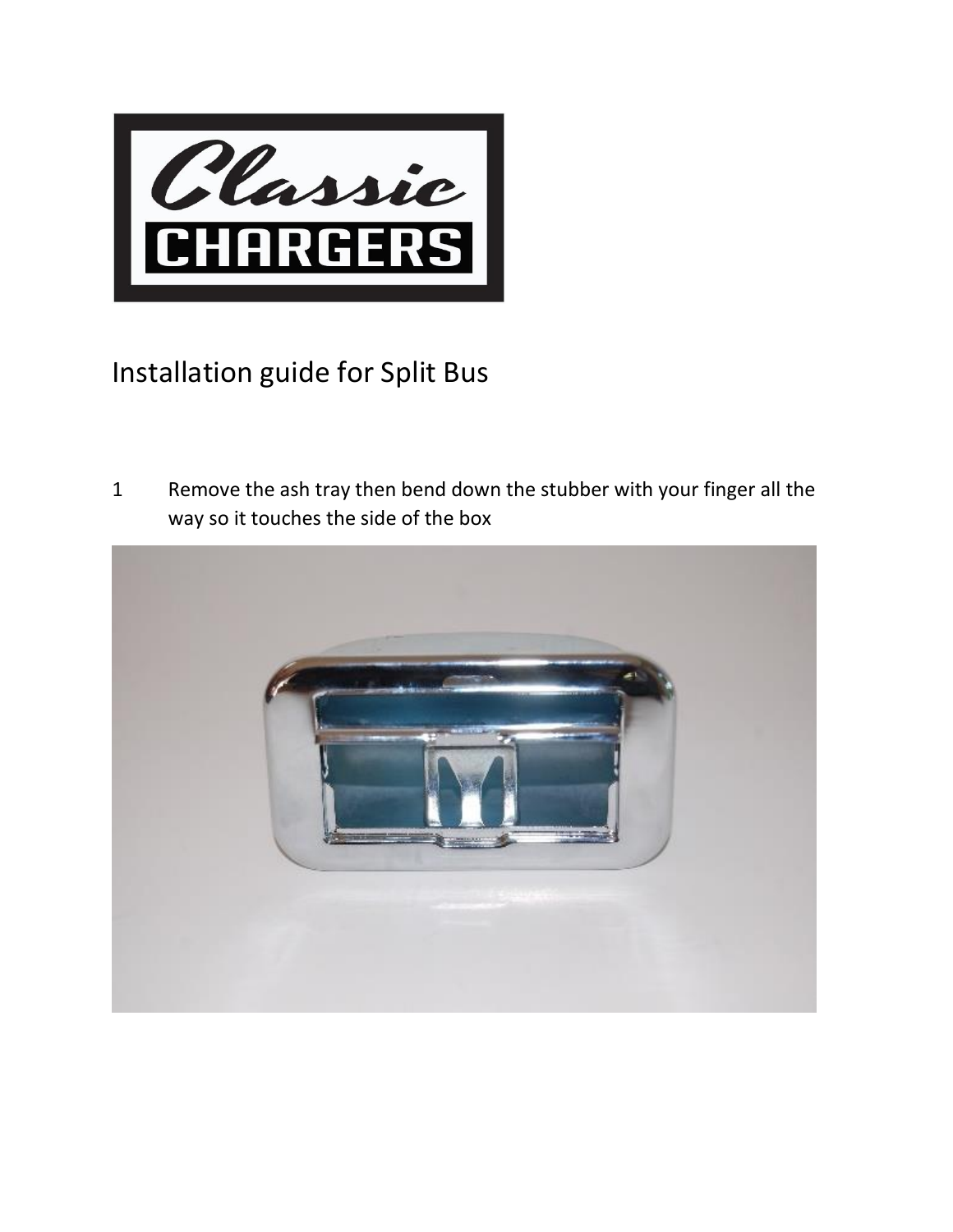

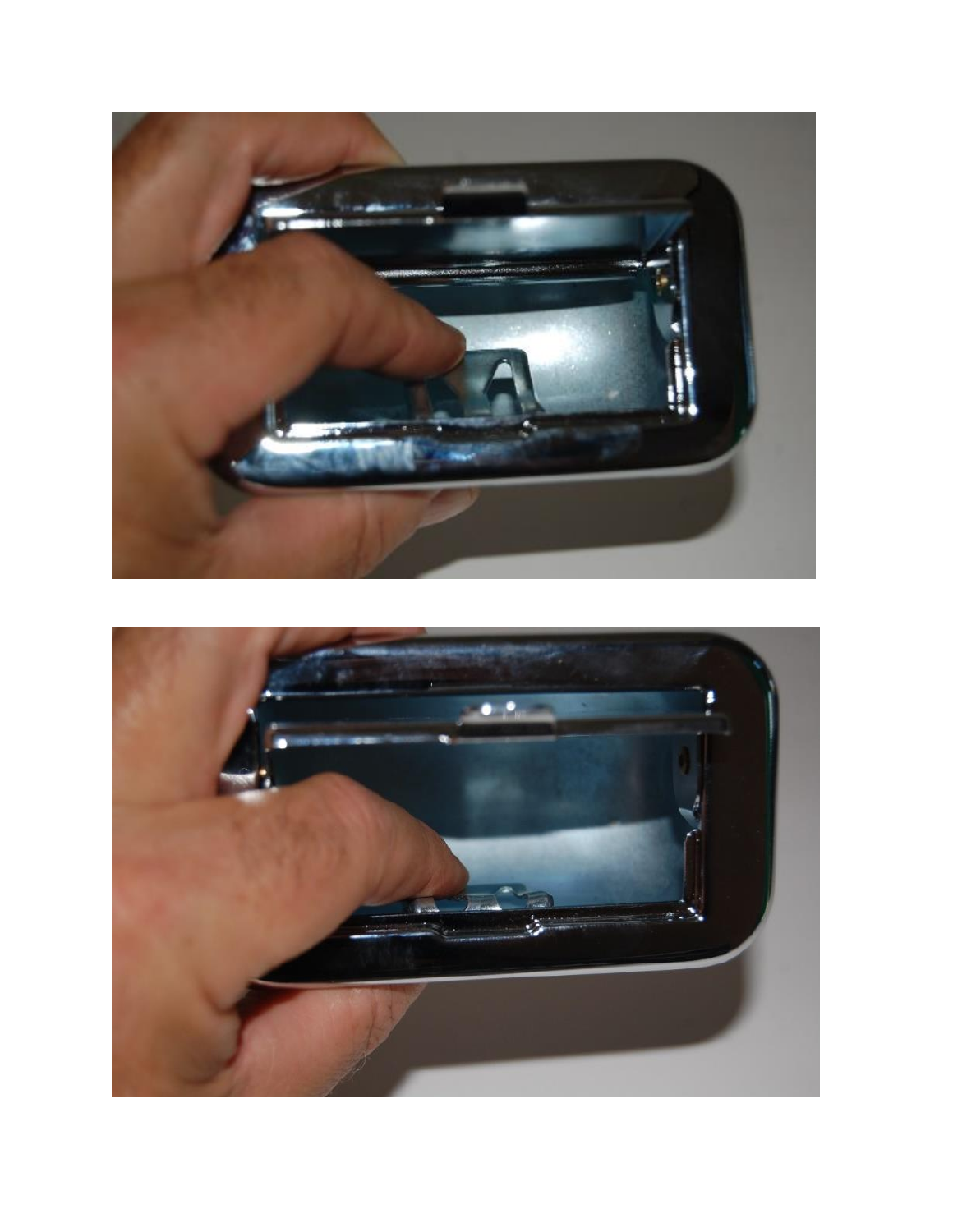2 Drill a 1/4" or 6mm hole in the bottom face of the box.

Location isn't critical, but somewhere on the right works well. Remove the sharp edges and fit the grommet (included). This protects the wire from any damage from the edges of the hole.

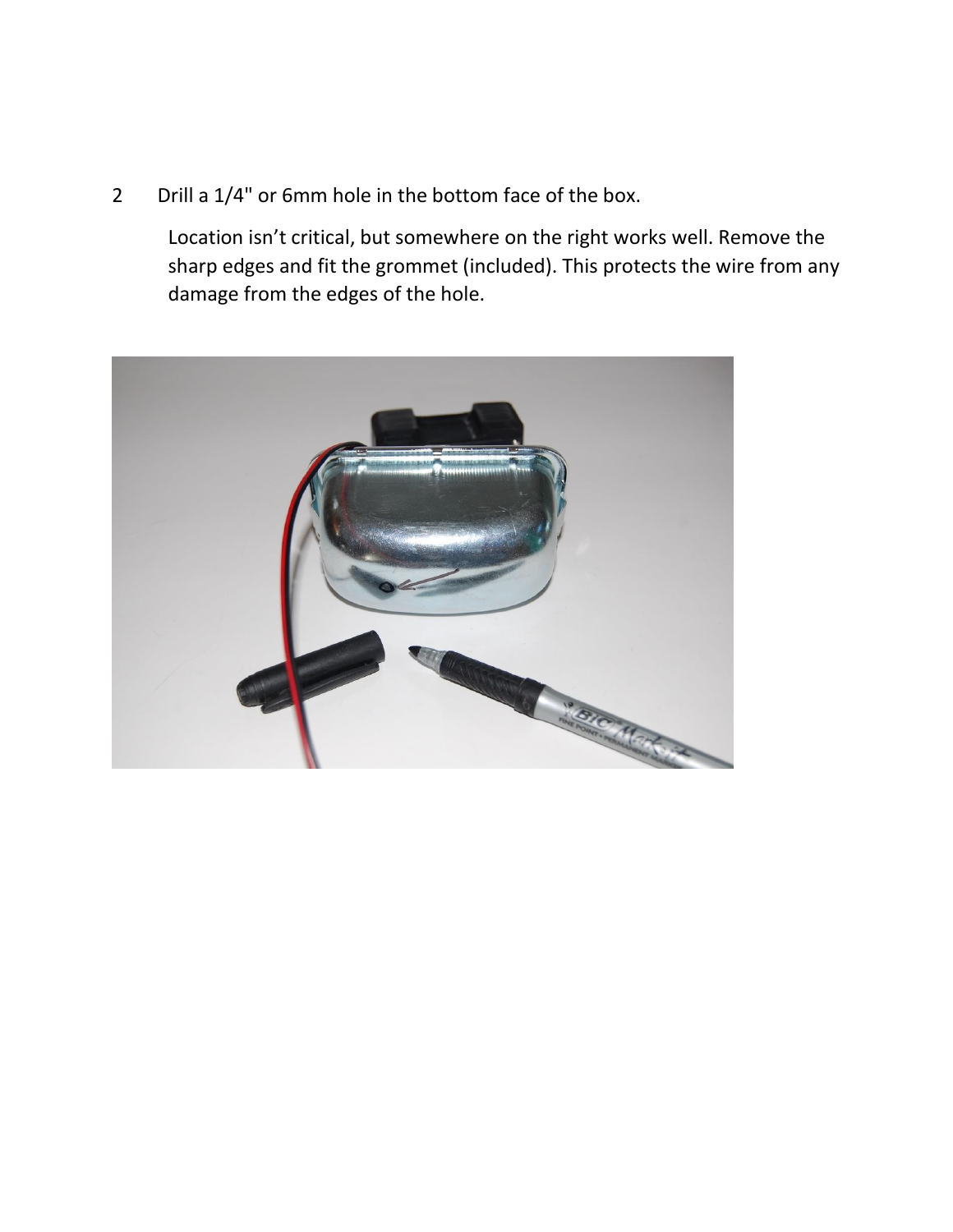3 Mark two vertical lines with a pencil on the outside of the box, Equally spaced from the centre and 1-7/16" or 37mm apart. Then mark these lines 9/32" and 11/16" down from the top. Drill these four points 3/32" or 2.5mm or close to that to suit the 2mm self tapping screws supplied.

They are small, but it doesn't matter if the holes are slightly out of position.

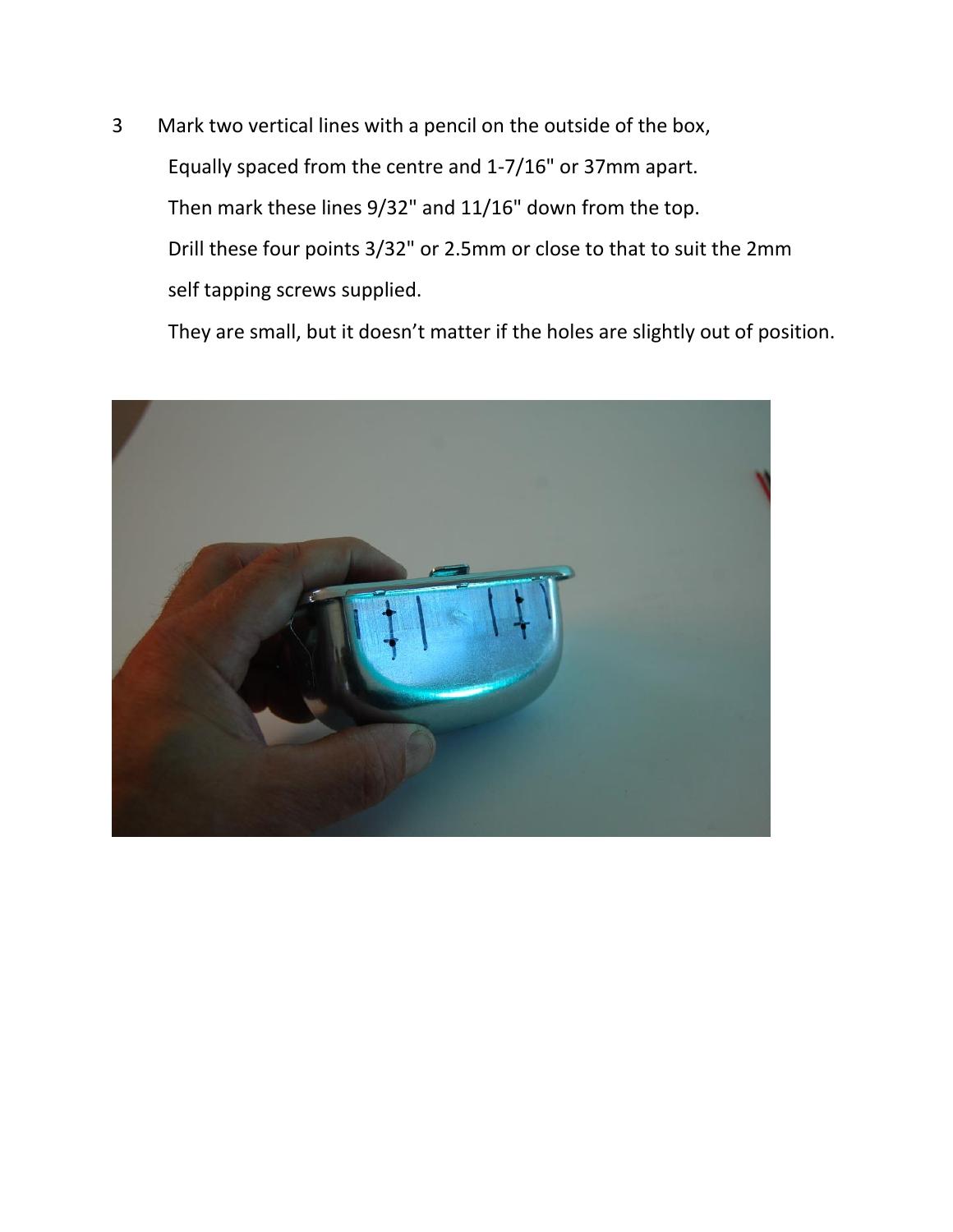4 Poke the wire through the grommet and hold the ashtray centrally

against the stubber side of the box. The stubber acts to locate it

from side to side. The top face of the recess in the front of the USB housing should sit against the stubber to give the correct height.

The housing should be just below the lip of the box. It can help to plug a usb cable in to pull the unit up if it drops too low.

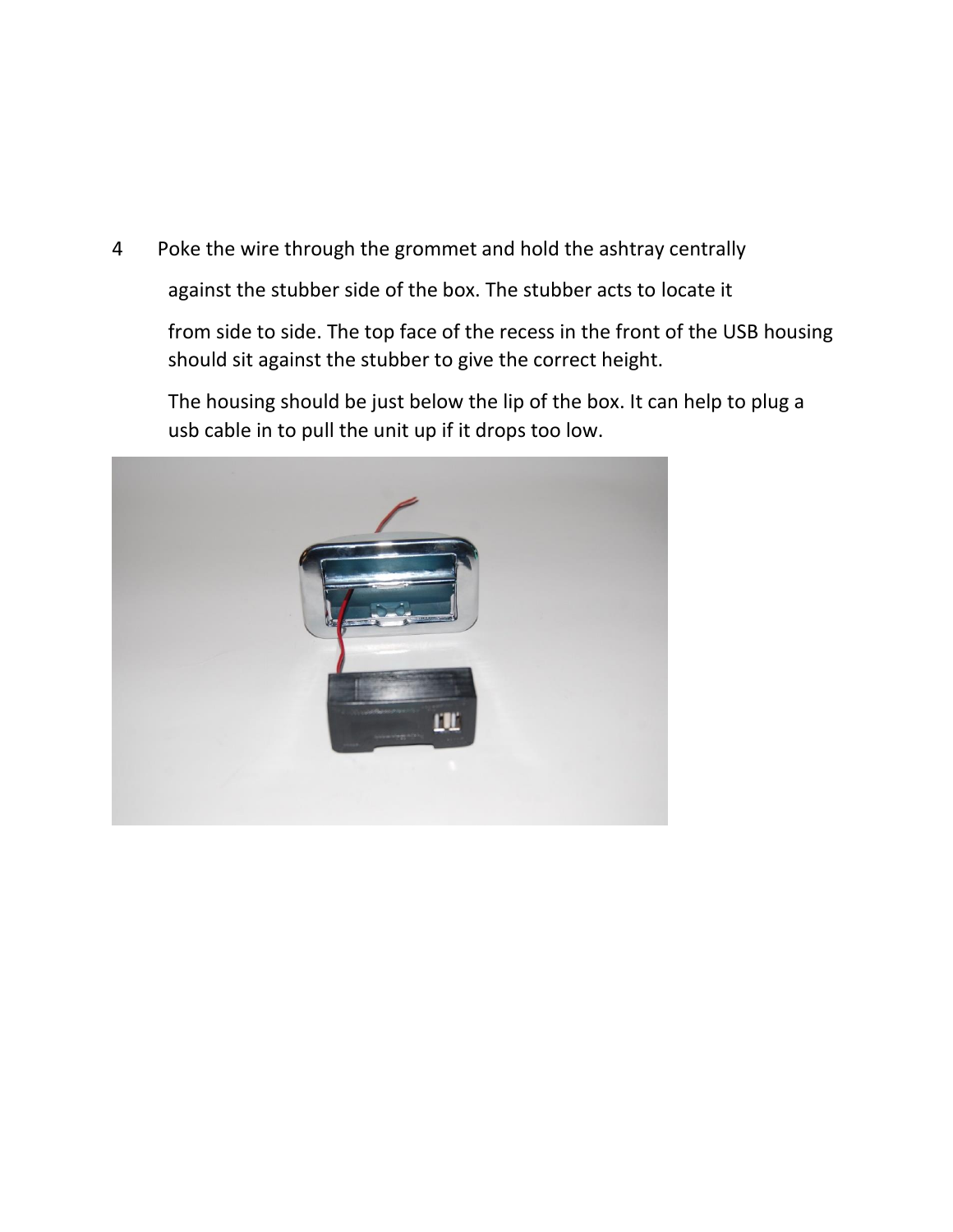

5 With the appropriate size crosshead screwdriver (a battery drill works

best) drive the self tapping screws into the plastic housing through the 4 holes. They just need to be snug, no impact required.

Something thin like a paint stirrer is useful to push the unit tight against the face of the ashtray as you screw.

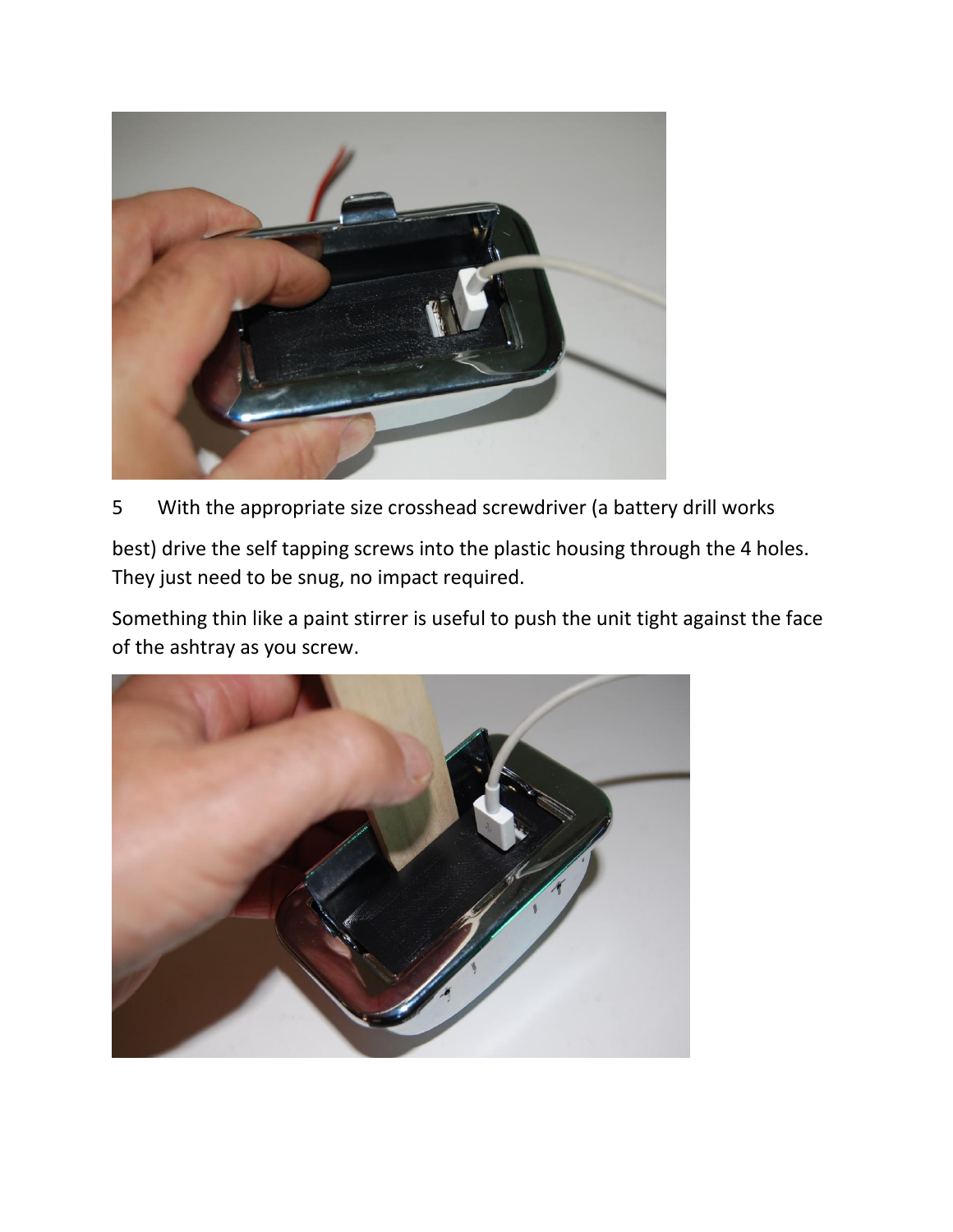

- 8 Verify the door opens and closes smoothly. If it doesn't, you might need to loosen the 4 screws and adjust the position of the charger. If necessary make the holes slightly larger.
- 9 Choose your preferred method for wire connections and preferably solder the tray wires now, as its easier than doing it under the dash. Red to positive, black to ground. It's best to use a fused, unswitched power source so you have the option to charge when parked. Max charging rate is 3 Amps.
- 10 Re insert the ashtray (wire first) into the dash and connect to the power.